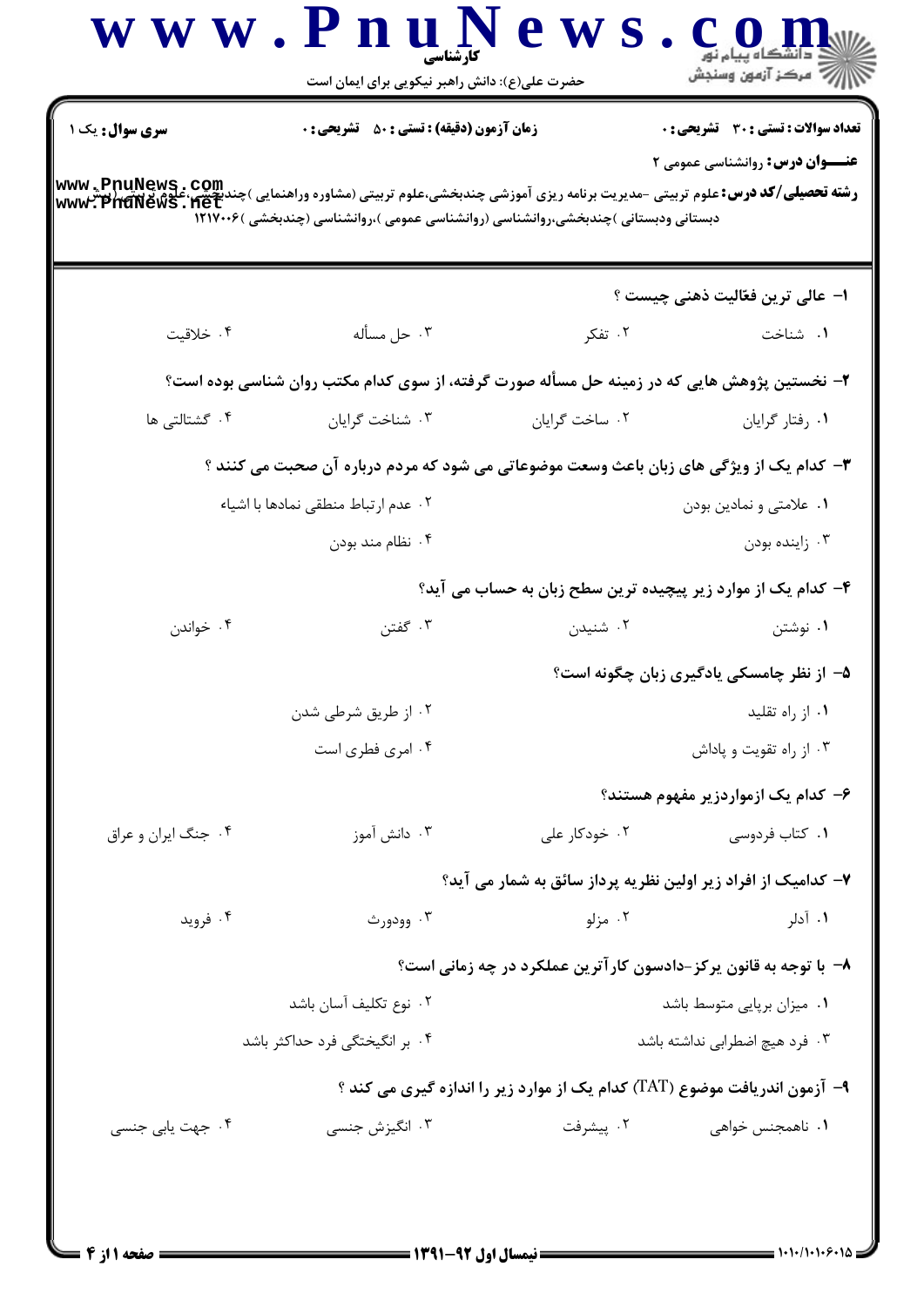|                        | حضرت علی(ع): دانش راهبر نیکویی برای ایمان است                                                            |                                                                                |                                                    |
|------------------------|----------------------------------------------------------------------------------------------------------|--------------------------------------------------------------------------------|----------------------------------------------------|
| <b>سری سوال :</b> ۱ یک | <b>زمان آزمون (دقیقه) : تستی : 50 ٪ تشریحی : 0</b>                                                       |                                                                                | <b>تعداد سوالات : تستی : 30 ٪ تشریحی : 0</b>       |
|                        | دبستانی ودبستانی )چندبخشی،روانشناسی (روانشناسی عمومی )،روانشناسی (چندبخشی )۱۲۱۷۰۰۶                       |                                                                                | <b>عنـــوان درس:</b> روانشناسی عمومی ۲             |
|                        |                                                                                                          |                                                                                | ۱۰– مؤلفه های هیجان خشم کدامند؟                    |
|                        | ۰۲ برپایی پاراسمپاتیک ، گرایش های اجتناب                                                                 |                                                                                | ۰۱ برپایی سمپاتیک ،گرایش های حمله                  |
|                        | ۰۴ برپایی سمپاتیک و پاراسمپاتیک، گرایش های اجتناب                                                        | ۰۳ برپایی سمپاتیک و پاراسمپاتیک ، گرایش های حمله                               |                                                    |
|                        |                                                                                                          | 1۱– در کدام یک از نظریه ها،هیجان بر اساس کارکرد تالاموس تبیین می شود ؟         |                                                    |
| ۰۴ لازاروس             | ۰۳ کنن -بارد                                                                                             | ۰۲ شاختر-سینگر                                                                 | ۰۱ جیمز-لانگه                                      |
|                        | ۱۲- اگر پیامد منفی به علت درونی و غیر قابل کنترل نسبت داده شود ،کدام یک از هیجان های زیر تجربه می شود؟   |                                                                                |                                                    |
| ۰۴ خشم                 | ۰۳ ترحم                                                                                                  | ۰۲ احساس گناه                                                                  | ۰۱ شرم                                             |
|                        | ۱۳- مطابق با کشف لودوکس ، تالاموس پیام ها را علاوه بر قشر مخ به کدام ناحیه دیگر مغز ارسال می دارد؟       |                                                                                |                                                    |
| ۰۴ آمیگدال             | ۰۳ قشر پس سری                                                                                            | ۰۲ هیپوکامپ                                                                    | ٠١ هيپوتالاموس                                     |
|                        | ۱۴- کدام مورد زیر به این موضوع اشاره دارد که مؤلفه های شخصیت بر یکدیگر نیرو اعمال می کنند؟               |                                                                                |                                                    |
| ۰۴ يکپارچگ <i>ي</i>    | ۰۳ تفرد                                                                                                  | ۰۲ پویش                                                                        | ۰۱ پایداری                                         |
|                        | ۱۵– ضرب المثل معروف« گربه دستش به گوشت نمی رسد،می گوید بد بوست» نمونه ای از کدام یک از مکانیزم های دفاعی |                                                                                | است؟                                               |
| ۰۴ والايش              | ۰۳ جا به جایی                                                                                            | ۰۲ فرافکنی                                                                     | ٠١ دليل تراشى                                      |
|                        |                                                                                                          | ۱۶– در نظریه فروید مکانیزم دفاعی عمده کودکان در کدام مرحله "تشکیل واکنشی" است؟ |                                                    |
| ۰۴ مرحله بلوغ          | ۰۳ مرحله نهفتگی                                                                                          | ۰۲ مرحله اديبي                                                                 | ۰۱ مرحله احلیلی                                    |
|                        | ۱۷– در کدام نظریه، سازمان روانی (شخصیت) از ۳ مؤلفه من،ناهوشیار شخصی و ،ناهوشیار جمعی تشکیل شده است؟      |                                                                                |                                                    |
|                        | ۰۲ فردی آدلر                                                                                             |                                                                                | ۰۱ تحلیلی یونگ                                     |
|                        | ۰۴ روان تحليل گري فرويد                                                                                  |                                                                                | ۰۳ اسکینر                                          |
|                        |                                                                                                          | ۱۸- در سلسله مراتب نیازها از نظر مزلو ،سن دست یابی به کدام نیاز بیشتر است؟     |                                                    |
| ۰۴ نیازهای فیزیولوژیک  | ۰۳ نیاز به تعلق داشتن                                                                                    | ۰۲ نیاز به ایمنی                                                               | ۰۱ نیاز به شکوفایی                                 |
|                        |                                                                                                          |                                                                                | <b>۱۹</b> - سلیه فشار روانی خوشایند را چه می نامد؟ |
| ۰۴ دی استرس            | ۰۳ اضطراب                                                                                                | ۰۲ يوسترس                                                                      | ٠١ استرس                                           |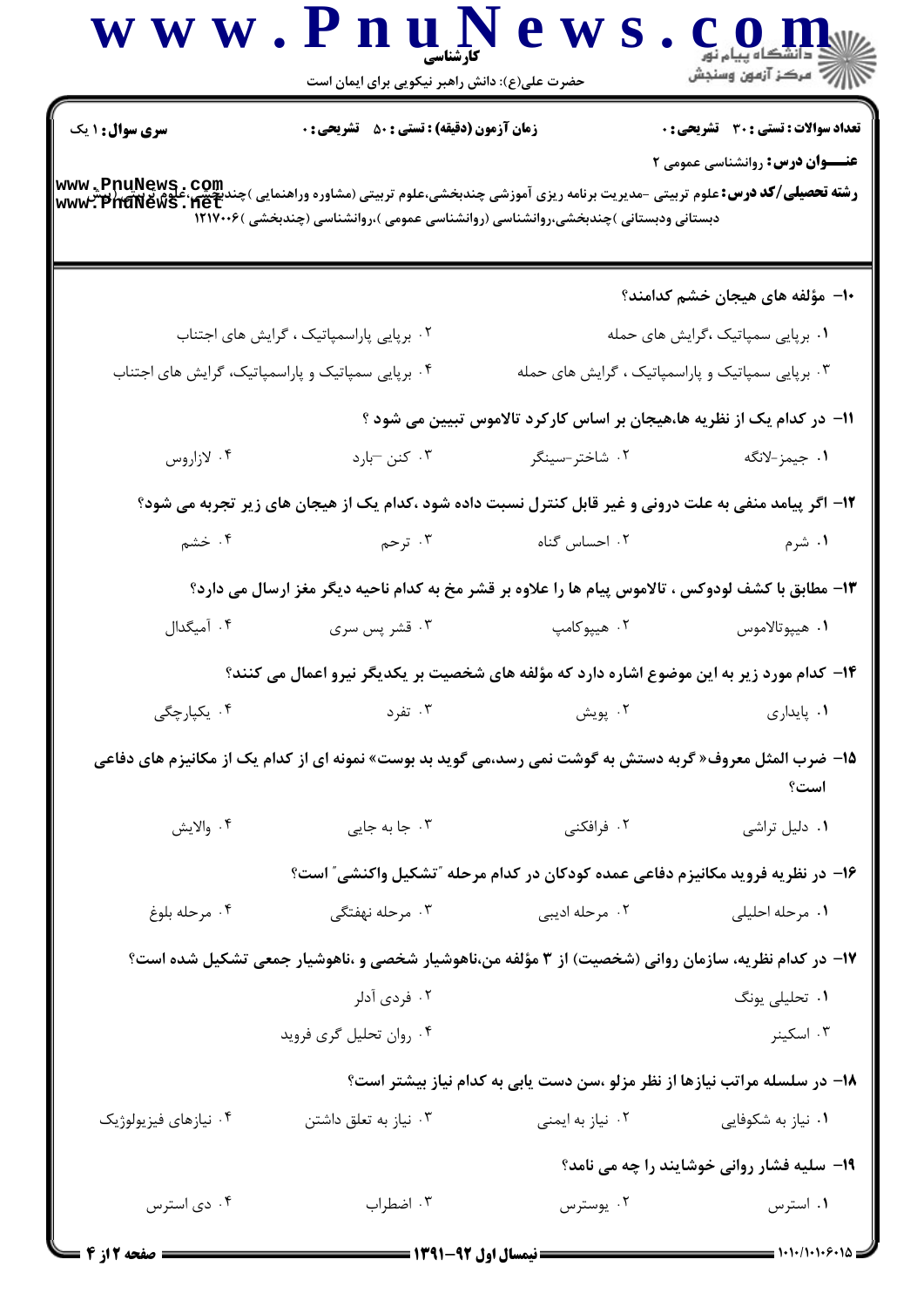| <b>سری سوال :</b> ۱ یک | <b>زمان آزمون (دقیقه) : تستی : 50 ٪ تشریحی : 0</b>                                 |                  | <b>تعداد سوالات : تستی : 30 ٪ تشریحی : 0</b>                                                                                                                                              |
|------------------------|------------------------------------------------------------------------------------|------------------|-------------------------------------------------------------------------------------------------------------------------------------------------------------------------------------------|
|                        | دبستانی ودبستانی )چندبخشی،روانشناسی (روانشناسی عمومی )،روانشناسی (چندبخشی )۱۲۱۷۰۰۶ |                  | <b>عنـــوان درس:</b> روانشناسی عمومی ۲<br><b>رشته تحصیلی/کد درس:</b> علوم تربیتی -مدیریت برنامه ریزی آموزشی چندبخشی،علوم تربیتی (مشاوره وراهنمایی )چندبخشی،علومتری<br>WWW . PhuNewS . net |
|                        |                                                                                    |                  | +۲- فردی که دندان درد دارد ولی از دندانپزشک می ترسد ،کدام یک از تعارض های زیر را تجربه می کند؟                                                                                            |
| ۰۴ دافع-جاذب           | ۰۳ دافع-دافع                                                                       | ۰۲ جاذب-دافع     | 1. جاذب-جاذب                                                                                                                                                                              |
|                        |                                                                                    |                  | <b>۲۱</b> - در مقیاس ارزشیابی سازگاری اجتماعی هلمز و راهه ،کدام رویداد بیشترین ارزش عددی را داراست؟                                                                                       |
| ۰۴ اخراج از کار        | ۰۳ بازداشت در زندان                                                                | ۰۲ مرگ همسر      | ۰۱ طلاق                                                                                                                                                                                   |
|                        |                                                                                    |                  | <b>۲۲</b> - کدام یک از خصوصیات زیر در افراد با تیپ شخصیتی B دیده می شود؟                                                                                                                  |
|                        | ۰۲ دایم عصبانی می شوند                                                             |                  | ۰۱ بدون تنش هستند                                                                                                                                                                         |
|                        | ۰۴ احساس فوریت می کنند                                                             |                  | ۰۳ تند تند حرف می زنند                                                                                                                                                                    |
|                        |                                                                                    |                  | ۲۳- کدام یک از روش های مقابله ای زیر برای تعدیل کردن اثرات رفتاری فشار روانی توصیه شده است؟                                                                                               |
| ۰۴ تصورات هدایت شده    | ۰۳ آرمیدگی                                                                         | ۰۲ شتاب نداشتن   | ۰۱ مراقبه                                                                                                                                                                                 |
|                        |                                                                                    |                  | ۲۴- به اشکال شدید تر اختلالات روانی چه می گویند؟                                                                                                                                          |
| ۰۴ روان آزردگی         | ۰۳ ناخوشی                                                                          | ۰۲ روان پریشی    | ۰۱ بیماری است.                                                                                                                                                                            |
|                        |                                                                                    |                  | ۲۵– در کدام یک از اختلالات زیر فرد به صورت ناگهانی و بدون دلیل مشخصی ظرف مدت کوتاهی نشانه های آزاردهنده را<br>تجربه می کند؟                                                               |
| ۰۴ خلقی                | ۰۳ فوبی $\cdot$                                                                    | ۰۲ اضطراب فراگیر | ۰۱ یانیک                                                                                                                                                                                  |
|                        |                                                                                    |                  | ۲۶- وقتی محتوای تفکر یک بیمار مختل شود ،کدام یک از علایم زیر قابل استنباط است؟                                                                                                            |
| ۰۴ فوبی                | ۰۳ هذیان                                                                           | ۰۲ مانیا         | ۰۱ پانیک                                                                                                                                                                                  |
|                        |                                                                                    |                  | ۲۷- وقتی که فردی در تبیین یک رفتار اجتماعی عوامل شخصیتی را بیش از عوامل موقعیتی بر آورد کند ،کدام یک از سوگیری                                                                            |
|                        |                                                                                    |                  | های زیر را نشان می دهد؟                                                                                                                                                                   |
|                        | ۰۲ سوگیری خدمت به خود                                                              |                  | ۰۱ سوگیری اسناد                                                                                                                                                                           |
|                        | ۰۴ خطای بنیادی                                                                     |                  | ۰۳ سوگیری بازیگر-مشاهده گر                                                                                                                                                                |
|                        |                                                                                    |                  | <b>۲۸</b> - مهمترین ویژگی یک رهبر کدام است؟                                                                                                                                               |
| ۰۴ خلاقیت              | ۰۳ اعتماد به نفس                                                                   | ۰۲ انعطاف پذیری  | ٠١ سايق                                                                                                                                                                                   |

and the state

 $\mathbf T$